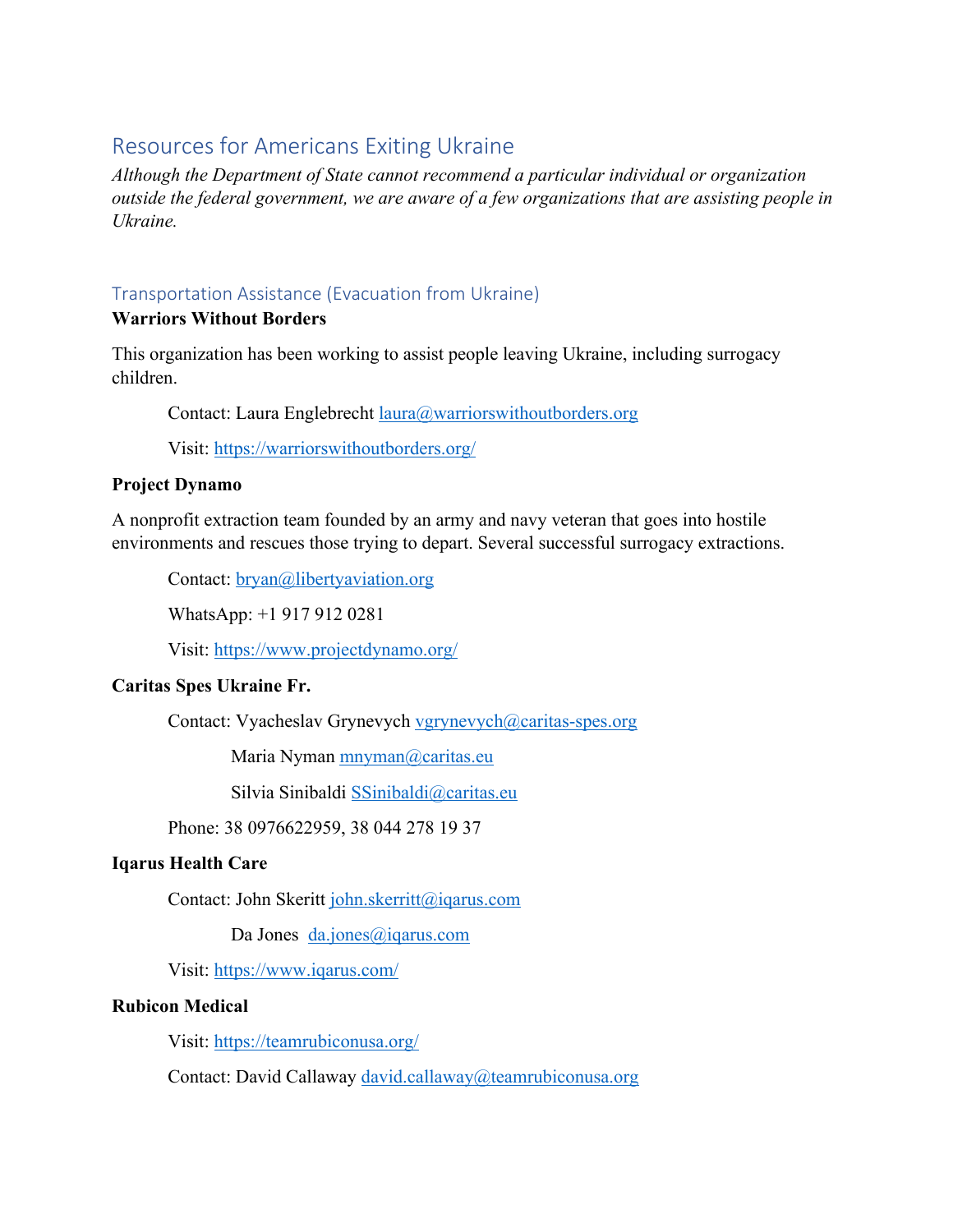Erica Nelson erica.nelson@teamrubiconusa.org

#### **Samaritan's Purse**

Visit: https://www.samaritanspurse.org/

Contact: jtoma@samaritan.org

### **Mercy Projects**

Contact: Jeff Thompson (Lviv) jeff@mercyprojects.org

### **Sentinel**

Free medevacs from Ukraine.

Visit: https://foundationsentinel.org/

Contact: brent@foundationsentinel.org

glenn@foundationsentinel.org

jameson@foundationsentinel.org

WhatsApp: +1 380676035124

### **Dr. Mike Simpson**

Contact: <u>doc</u>@drmikesimpson.com

Visit: https://drmikesimpson.com/

### **Ukraine Red Cross Society**

Emergency response teams participate in humanitarian operations of first aid, medical, social and psycho-social support, evacuation of the emergency-affected population, organization of camps for temporary accommodation of affected people and food stations.

Contact: (Emergency Hotline) +380 800 331 800

### Transportation (Inside Poland)

### **Tesco Reception Center**

Located between the Medyka and Korczowa Border Crossing Points.

Volunteer drivers may be available here – drivers are required to register with organizers at the reception center.

Housing Options **Ukraine Take Shelter**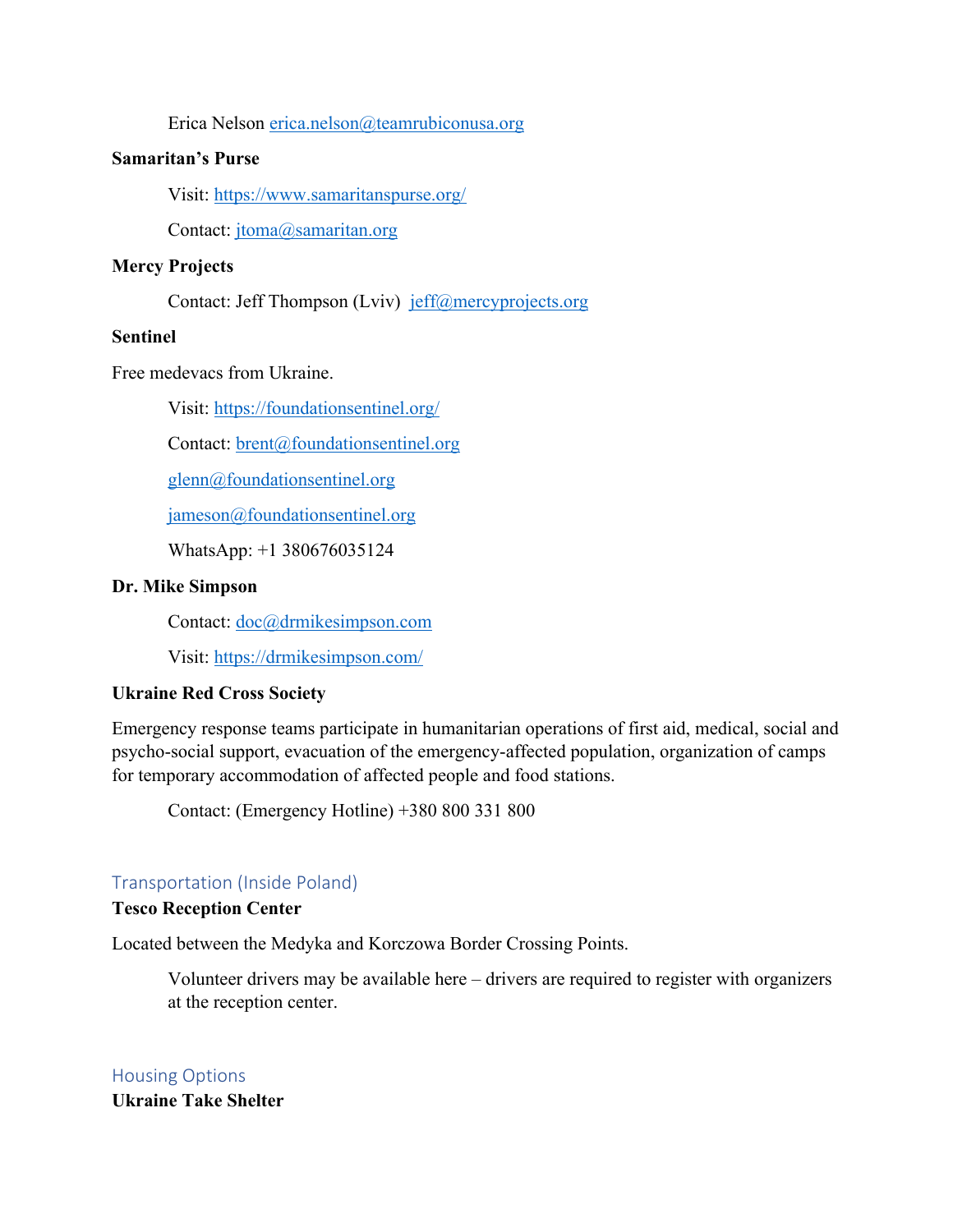Website established to allow Ukrainians to find accommodations being offered by private citizens. There may not be any vetting of individuals offering accommodations.

Visit: UkraineTakeShelter.com

Contact: ukrainetakeshelter@gmail.com

#### **International Organization for Migration**

Contact: 48 22 490 20 44

#### **Ukrainski Dom**

Organization with wide-ranging possibilities for providing help for Ukrainians and others fleeing the war. Accommodations, financial assistance, volunteer opportunities. Some English available.

Contact: 48 727 805 764

#### Cash Assistance

#### **UN High Commissioner for Refugees**

Individuals fleeing from Ukraine may be eligible for cash assistance to help meet basic needs.

Visit: https://help.unhcr.org/poland/information-for-new-arrivals-from-ukraine/

#### Medical Assistance

#### **Centrum Medyczne Enel Med**

Network of clinics and a hospital with full range of services by physicians, dentists, therapists, etc. English available.

Visit: enel.pl Contact: 48 22 267 68 53

#### General Assistance

#### **Centrum Wielokulturowe**

Multi-cultural performances and events, Polish language lessons, in-house lawyer. Focusing mainly on Ukraine, but in general, lots of different areas of the world represented in programming. English available.

Visit: https://centrumwielokulturowe.waw.pl

Contact: 48 22 648 11 11

#### **Polskie Forum Migracyjne**